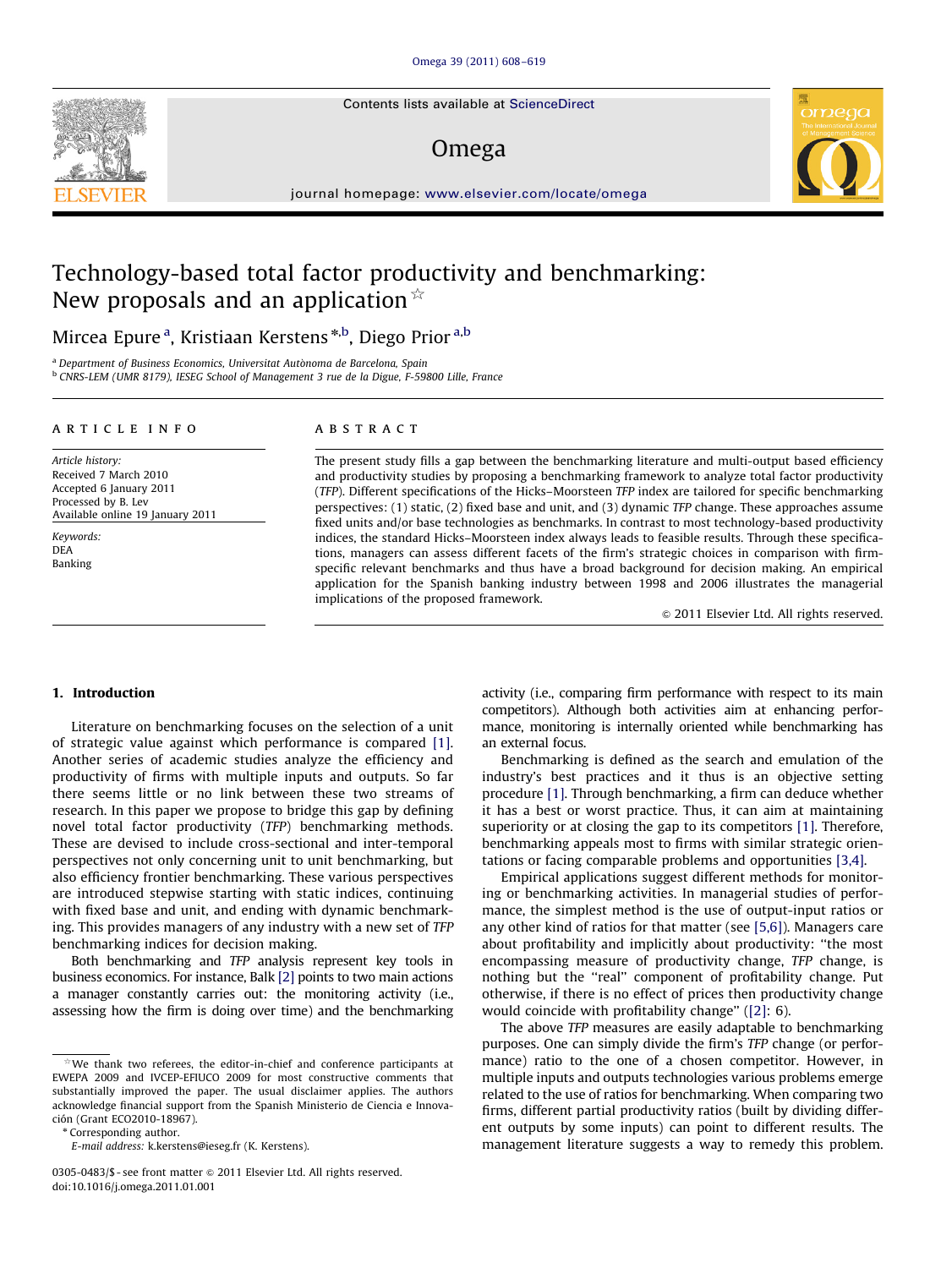Specifically, in the presence of prices, multiple outputs and inputs productivity indices are proposed by the American Productivity Center (APC) method [\[7\]](#page--1-0).

Turning attention to efficiency and productivity analysis, this literature uses frontier methods with economic underpinning in production theory to handle multiple inputs yielding multiple outputs. These non-parametric techniques have known an important upsurge and are probably best known under the label Data Envelopment Analysis (DEA) (see [\[8,9\]\)](#page--1-0). DEA methods compute the degree of inefficiency separating a certain Decision Making Unit (DMU) from the efficiency frontier. In this case, the comparison is done against the whole analyzed sample, not against some specific strategic competitor as in benchmarking. Thus, in DEA benchmarks are the efficient units on the frontier against which the other DMUs are projected using some efficiency measure (see [\[8,9\]\)](#page--1-0). Therefore, it is highly unlikely that a single benchmark is found for all units evaluated in the sample.

In inter-temporal analyses, the efficiency and productivity literature captures the potentially shifting efficiency frontier usually through index numbers. The Malmquist productivity index is probably the best known measure that has been extensively used in past research.<sup>1</sup> However, there are some pitfalls to the use of Malmquist indices. First, it is not always a TFP index: while the TFP properties are maintained under constant returns to scale, shortcomings appear in the presence of variable returns to scale (VRS) which mostly represents the true technology [\[13\].](#page--1-0) Second, there is the possibility of having infeasible results.<sup>2</sup> For example, Glass and McKillop [\[15\]](#page--1-0) find infeasibilities for up to 7% of the analyzed UK building societies.<sup>3</sup> This issue could have an important impact on benchmarking analysis, since managers wish to obtain firm level results that may not always be available.<sup>4</sup>

As a result, there are two main issues with the Malmquist index that need to be resolved: TFP interpretation and infeasibilities. To address these problems, one can turn to Bjurek's [\[19\]](#page--1-0) proposal for a Hicks–Moorsteen TFP (HMTFP) index (see also [\[20\]:](#page--1-0) footnote 18). The HMTFP index is defined as a ratio of an aggregate output quantity over an aggregate input quantity index. More precisely it measures the change in output quantities in the output direction and the change in input quantities in the input direction, instead of exclusively adopting an input- or outputorientation as Malmquist indices usually do. The TFP characteristics of the HMTFP index solve the limitations of the traditional Malmquist productivity index in the presence of VRS. Furthermore, this HMTFP index is well-defined under general assumptions of variable returns to scale and strong disposability.<sup>5</sup>

However, in spite of its attractive properties, the HMTFP has been scarcely empirically applied.<sup>6</sup>

Various benchmarking applications have been developed in the non-parametric efficiency and productivity analysis framework by isolating reference frontiers or DMUs. In the non-TFP context, Berg et al. [\[25\]](#page--1-0) adapt the Malmquist productivity index to have a base year frontier as a benchmark frontier, and measure productivity growth or regress relative to this fixed basis. Similarly Berg et al. [\[26\]](#page--1-0) adapt the Malmquist productivity index to make comparisons across countries with respect to a fixed basis (i.e., a single country) for a given year. Also, single benchmark TFP analyses have been undertaken by Zaim et al. [\[27\]](#page--1-0), Färe et al. [\[28\]](#page--1-0) and Zaim [\[29\].](#page--1-0) Manipulating a Hicks–Moorsteen index, their proposals include both cross-sectional and inter-temporal analyses by mixing a single DMU and TFP benchmarking. Zaim et al. [\[27\]](#page--1-0) use a five years sample of OECD countries to analyze the well-being of individuals in each country as compared to a benchmark country. Similarly environmental performance is measured against a benchmark DMU in Färe et al. [\[28\]](#page--1-0) and Zaim [\[29\]](#page--1-0). While the former study looks upon OECD countries at cross-sectional level, the latter analyzes US states from both cross-sectional and inter-temporal perspectives.

A small existing literature thus proposes efficiency frontier comparisons using productivity indices combined with some form of unit to unit benchmarking. But, while consensus is reached regarding the usefulness of benchmarking, less agreement exists with respect to the choice of benchmarks. In a strategic analysis setting, the interest of a firm may be to know its relative performance to a certain specific competitor, instead of comparing itself to a frontier potentially composed of all firms in the sector. The benchmark could differ for each firm, even though it could remain the same over a certain time period. In addition, awareness of TFP positioning is useful in both static and dynamic environments. Efficiency coefficients (static) and TFP indices (dynamic) relative to a given benchmark are equally relevant and could represent the basis of strategic decision making. For instance, in the case of similar strategic configurations, firms constitute strategic groups and may choose their benchmark within their relevant cluster. In this case, the benchmark unit can be the leader of the strategic group or any other unit, say the local competitor, regardless of its performance.

To develop a systematic framework to analyze these issues, this study proposes a TFP benchmarking framework by adapting Bjurek's [\[19\]](#page--1-0) HMTFP index for benchmarking purposes. The introduced HMTFP indices for benchmarking include the features of the traditional HMTFP together with some of the properties of the indices in Berg et al.  $[25,26]$ , Zaim et al.  $[27]$ , Färe et al.  $[28]$ , and Zaim [\[29\].](#page--1-0) Various specifications of the HMTFP index measure distances (and catching-up effects) between analyzed DMUs and their selected benchmarks: these indices offer TFP interpretations with respect to static, fixed base or changing efficiency frontiers.

The empirical application considers the Spanish banking sector over the period 1998–2006, a post-deregulation growth phase. The sector experienced consistent growth following the disappearance of regulatory constrains and due to the competition between private and savings banks. In productivity and efficiency terms, the sector has been looked at from a multitude of perspectives.<sup>7</sup>

 $1$  See the general survey of Färe et al. [\[10\]](#page--1-0), the survey on the banking sector in Fethi and Pasiouras [\[11\],](#page--1-0) or applications/decompositions as the one of Wheelock and Wilson [\[12\].](#page--1-0)

 $2$  The literature sometimes gives the impression that imposing constant returns to scale eliminates the issue of infeasibility. However, Briec and Kerstens [\[14\]](#page--1-0) demonstrate that constant returns to scale are a necessary, but not a sufficient condition to guarantee that the Malmquist index is well-defined.

Yörük and Zaim [\[16\]](#page--1-0) report infeasible computations that reach 10% of their sample of OECD countries. Also, for the Spanish insurance industry Cummins and Rubio-Misas [\[17\]](#page--1-0) mention that infeasibilities are present (without indicating the exact amount).

 $4$  To solve the problem of infeasibilities, Kao [\[18\]](#page--1-0) propose a common-weights global Malmquist productivity index: apart from the common weights (i.e., the same frontier facet for every DMU), this amounts to creating a common frontier for all DMUs in all time periods.

<sup>5</sup> Briec and Kerstens [\[21\]](#page--1-0) demonstrate that the Hicks–Moorsteen productivity index satisfies the determinateness property under mild conditions. According to Bjurek [\(\[19\]:](#page--1-0) 310) the feasibility of this index is attributable to the property that ''all input efficiency measures included meet the condition that the period of the technology is equal to the period of the observed output quantities'' and ''all output efficiency measures included meet the condition that the period of the technology is equal to the period of the observed input quantities''.

<sup>&</sup>lt;sup>6</sup> Bjurek et al. [\[22\]](#page--1-0) is the first empirical application of the Hicks-Moorsteen index. To the best of our knowledge, there are only two more empirical applications/decompositions of the Hicks–Moorsteen index: one is developed in a parametric context by Nemoto and Goto [\[23\],](#page--1-0) another is proposed in O'Donnell [\[24\].](#page--1-0)

 $7$  E.g., Grifell-Tatjé and Lovell [\[30,31\]](#page--1-0), Lozano-Vivas [\[32\],](#page--1-0) Kumbhakar and Lozano-Vivas [\[33\]](#page--1-0), Más-Ruíz et al. [\[34\];](#page--1-0) Tortosa-Ausina et al. [\[35\]](#page--1-0), or Illueca et al. [\[36\].](#page--1-0)